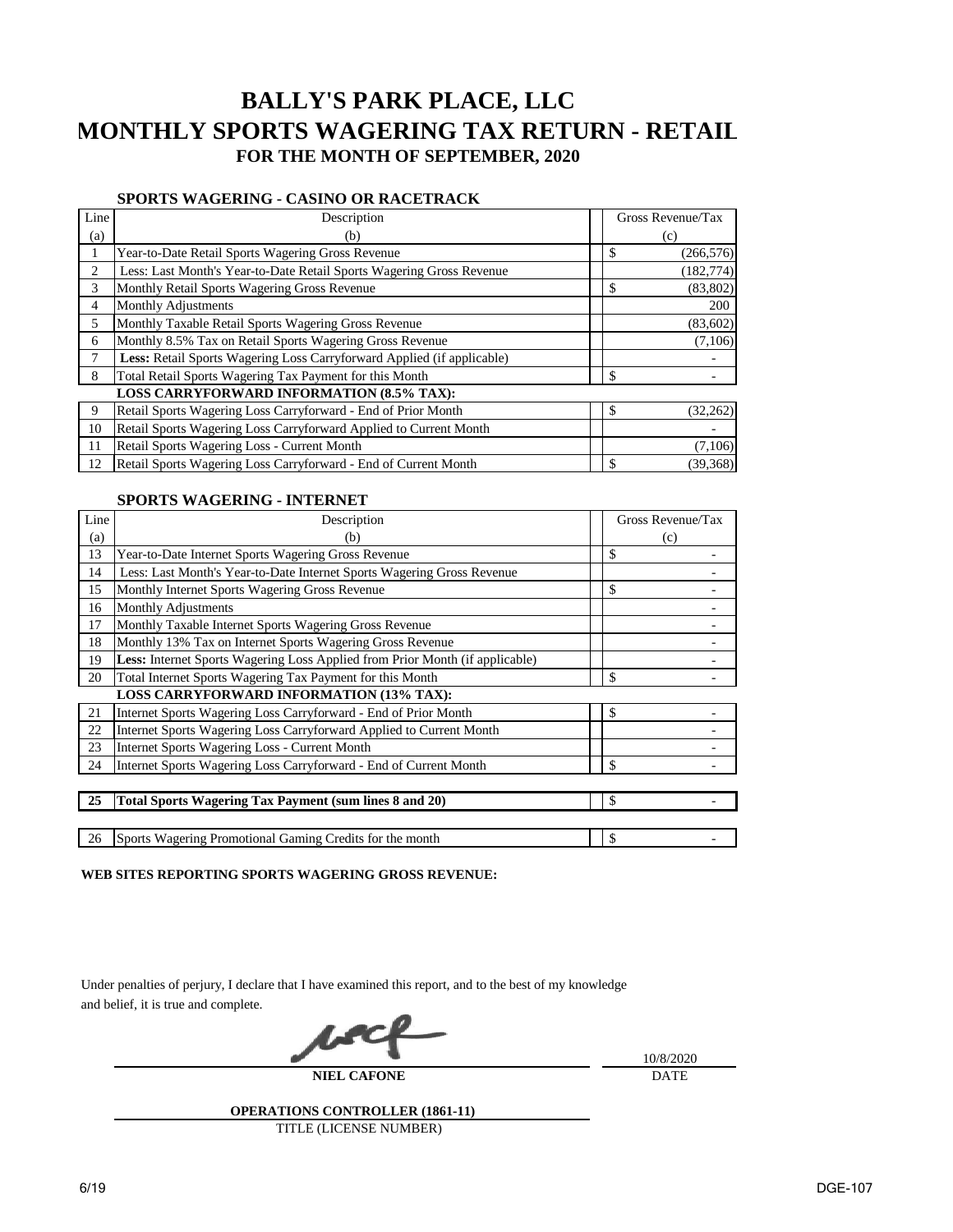# **BALLY'S PARK PLACE MONTHLY SPORTS WAGERING TAX RETURN FOR THE MONTH OF SEPTEMBER 2020**

## **SPORTS WAGERING - CASINO OR RACETRACK**

| Line | Description                                                                   | Gross Revenue/Tax         |
|------|-------------------------------------------------------------------------------|---------------------------|
| (a)  | (b)                                                                           | (c)                       |
|      | Year-to-Date Retail Sports Wagering Gross Revenue                             | $\mathcal{S}$             |
| 2    | Less: Last Month's Year-to-Date Retail Sports Wagering Gross Revenue          |                           |
| 3    | Monthly Retail Sports Wagering Gross Revenue                                  |                           |
| 4    | Monthly Adjustments                                                           |                           |
| 5    | Monthly Taxable Retail Sports Wagering Gross Revenue                          |                           |
| 6    | Monthly 8.5% Tax on Retail Sports Wagering Gross Revenue                      |                           |
| 7    | <b>Less:</b> Retail Sports Wagering Loss Carryforward Applied (if applicable) |                           |
| 8    | Total Retail Sports Wagering Tax Payment for this Month                       | $\mathcal{S}$             |
|      | <b>LOSS CARRYFORWARD INFORMATION (8.5% TAX):</b>                              |                           |
| 9    | Retail Sports Wagering Loss Carryforward - End of Prior Month                 | $\boldsymbol{\mathsf{S}}$ |
| 10   | Retail Sports Wagering Loss Carryforward Applied to Current Month             |                           |
| 11   | Retail Sports Wagering Loss - Current Month                                   |                           |
| 12   | Retail Sports Wagering Loss Carryforward - End of Current Month               |                           |

### **SPORTS WAGERING - INTERNET**

| Line                     | Description                                                                  | Gross Revenue/Tax                     |
|--------------------------|------------------------------------------------------------------------------|---------------------------------------|
| $\left( \text{a}\right)$ | (b)                                                                          | (c)                                   |
| 13                       | Year-to-Date Internet Sports Wagering Gross Revenue                          | $\mathcal{S}$<br>1,301,046            |
| 14                       | Less: Last Month's Year-to-Date Internet Sports Wagering Gross Revenue       | 1,056,072                             |
| 15                       | Monthly Internet Sports Wagering Gross Revenue                               | $\boldsymbol{\mathsf{S}}$<br>244,974  |
| 16                       | Monthly Adjustments                                                          |                                       |
| 17                       | Monthly Taxable Internet Sports Wagering Gross Revenue                       | 244,974                               |
| 18                       | Monthly 13% Tax on Internet Sports Wagering Gross Revenue                    | 31,847                                |
| 19                       | Less: Internet Sports Wagering Loss Applied from Prior Month (if applicable) | (5, 414)                              |
| 20                       | Total Internet Sports Wagering Tax Payment for this Month                    | $\mathcal{S}$<br>26,433               |
|                          | <b>LOSS CARRYFORWARD INFORMATION (13% TAX):</b>                              |                                       |
| 21                       | Internet Sports Wagering Loss Carryforward - End of Prior Month              | $\boldsymbol{\mathsf{S}}$<br>(5, 414) |
| 22                       | Internet Sports Wagering Loss Carryforward Applied to Current Month          | 5,414                                 |
| 23                       | <b>Internet Sports Wagering Loss - Current Month</b>                         |                                       |
| 24                       | Internet Sports Wagering Loss Carryforward - End of Current Month            | $\mathcal{S}$                         |
|                          |                                                                              |                                       |
| 25                       | <b>Total Sports Wagering Tax Payment (sum lines 8 and 20)</b>                | $\mathcal{S}$<br>26,433               |
|                          |                                                                              |                                       |
| 26                       | Sports Wagering Promotional Gaming Credits for the month                     | $\mathcal{S}$                         |

### **WEB SITES REPORTING SPORTS WAGERING GROSS REVENUE:**

CaesarsCasino.com 888.com WynnSports.com

Under penalties of perjury, I declare that I have examined this report, and to the best of my knowledge

and belief, it is true and complete.

LUTHER GUELKER

10/9/2020 DATE

Accounting Director (009521-11) TITLE (LICENSE NUMBER)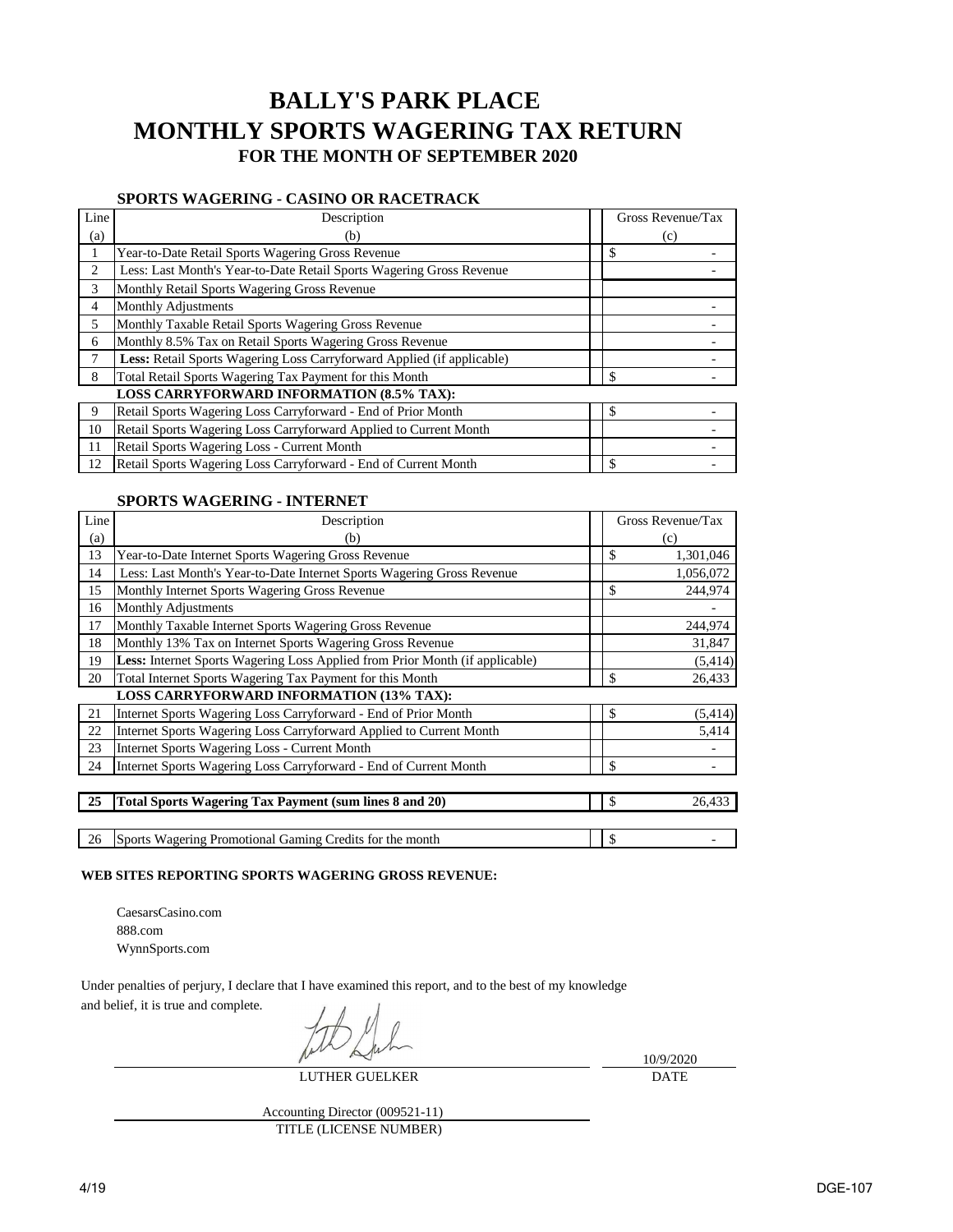# **Borgata Hotel Casino & Spa MONTHLY SPORTS WAGERING TAX RETURN FOR THE MONTH OF SEPTEMBER 2020**

## **SPORTS WAGERING - CASINO OR RACETRACK**

| Line | Description                                                            | Gross Revenue/Tax          |
|------|------------------------------------------------------------------------|----------------------------|
| (a)  | (b)                                                                    | (c)                        |
|      | Year-to-Date Retail Sports Wagering Gross Revenue                      | $\mathcal{S}$<br>2,497,986 |
| 2    | Less: Last Month's Year-to-Date Retail Sports Wagering Gross Revenue   | 2,149,522                  |
| 3    | Monthly Retail Sports Wagering Gross Revenue                           | \$<br>348,464              |
| 4    | <b>Monthly Adjustments</b>                                             |                            |
| 5    | Monthly Taxable Retail Sports Wagering Gross Revenue                   | 348,464                    |
| 6    | Monthly 8.5% Tax on Retail Sports Wagering Gross Revenue               | 29,619                     |
| 7    | Less: Retail Sports Wagering Loss Carryforward Applied (if applicable) |                            |
| 8    | Total Retail Sports Wagering Tax Payment for this Month                | \$<br>29,619               |
|      | <b>LOSS CARRYFORWARD INFORMATION (8.5% TAX):</b>                       |                            |
| 9    | Retail Sports Wagering Loss Carryforward - End of Prior Month          |                            |
| 10   | Retail Sports Wagering Loss Carryforward Applied to Current Month      |                            |
| 11   | Retail Sports Wagering Loss - Current Month                            |                            |
| 12   | Retail Sports Wagering Loss Carryforward - End of Current Month        | $\mathcal{S}$              |

### **SPORTS WAGERING - INTERNET**

| Line | Description                                                                  |                           | Gross Revenue/Tax |
|------|------------------------------------------------------------------------------|---------------------------|-------------------|
| (a)  | (b)                                                                          |                           | (c)               |
| 13   | Year-to-Date Internet Sports Wagering Gross Revenue                          | $\mathcal{S}$             | 15,076,324        |
| 14   | Less: Last Month's Year-to-Date Internet Sports Wagering Gross Revenue       |                           | 11,362,443        |
| 15   | Monthly Internet Sports Wagering Gross Revenue                               | $\mathcal{S}$             | 3,713,881         |
| 16   | <b>Monthly Adjustments</b>                                                   |                           |                   |
| 17   | Monthly Taxable Internet Sports Wagering Gross Revenue                       |                           | 3,713,881         |
| 18   | Monthly 13% Tax on Internet Sports Wagering Gross Revenue                    |                           | 482,805           |
| 19   | Less: Internet Sports Wagering Loss Applied from Prior Month (if applicable) |                           |                   |
| 20   | Total Internet Sports Wagering Tax Payment for this Month                    | $\boldsymbol{\mathsf{S}}$ | 482,805           |
|      | <b>LOSS CARRYFORWARD INFORMATION (13% TAX):</b>                              |                           |                   |
| 21   | Internet Sports Wagering Loss Carryforward - End of Prior Month              |                           |                   |
| 22   | Internet Sports Wagering Loss Carryforward Applied to Current Month          |                           |                   |
| 23   | <b>Internet Sports Wagering Loss - Current Month</b>                         |                           |                   |
| 24   | Internet Sports Wagering Loss Carryforward - End of Current Month            | $\mathcal{S}$             |                   |
|      |                                                                              |                           |                   |
| 25   | Total Sports Wagering Tax Payment (sum lines 8 and 20)                       | $\mathcal{S}$             | 512,424           |
|      |                                                                              |                           |                   |
| 26   | Sports Wagering Promotional Gaming Credits for the month                     | $\mathcal{S}$             |                   |

### **WEB SITES REPORTING SPORTS WAGERING GROSS REVENUE:**

BetMGM.com

Borgatasports.com

Under penalties of perjury, I declare that I have examined this report, and to the best of my knowledge and belief, it is true and complete.

Batty of tarkt

Betty J Parker

10/8/2020 DATE

| Casino Controller 8038-11 |  |
|---------------------------|--|
| TITLE (LICENSE NUMBER)    |  |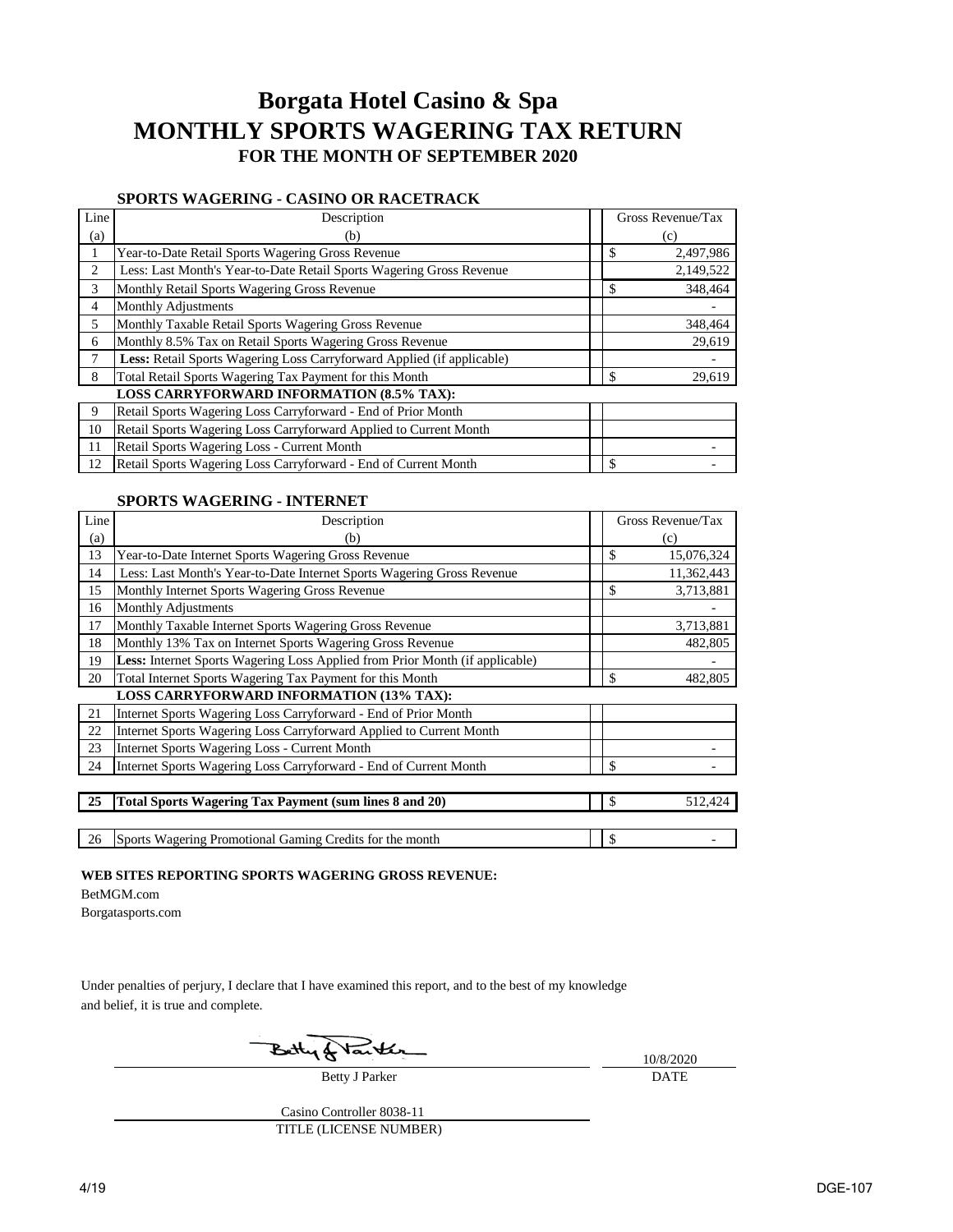# **GOLDEN NUGGET MONTHLY SPORTS WAGERING TAX RETURN FOR THE MONTH OF SEPTEMBER 2020**

### **SPORTS WAGERING - CASINO OR RACETRACK**

| Line           | Description                                                            | Gross Revenue/Tax |           |
|----------------|------------------------------------------------------------------------|-------------------|-----------|
| (a)            | (b)                                                                    |                   | (c)       |
|                | Year-to-Date Retail Sports Wagering Gross Revenue                      | \$                | 20,132    |
| $\overline{2}$ | Less: Last Month's Year-to-Date Retail Sports Wagering Gross Revenue   |                   | 30,813    |
| 3              | Monthly Retail Sports Wagering Gross Revenue                           | \$                | (10, 681) |
| $\overline{4}$ | <b>Monthly Adjustments</b>                                             |                   |           |
| 5              | Monthly Taxable Retail Sports Wagering Gross Revenue                   |                   | (10, 681) |
| 6              | Monthly 8.5% Tax on Retail Sports Wagering Gross Revenue               |                   | (908)     |
| 7              | Less: Retail Sports Wagering Loss Carryforward Applied (if applicable) |                   |           |
| 8              | Total Retail Sports Wagering Tax Payment for this Month                | \$                |           |
|                | <b>LOSS CARRYFORWARD INFORMATION (8.5% TAX):</b>                       |                   |           |
| 9              | Retail Sports Wagering Loss Carryforward - End of Prior Month          | \$                | (7,264)   |
| 10             | Retail Sports Wagering Loss Carryforward Applied to Current Month      |                   |           |
| 11             | Retail Sports Wagering Loss - Current Month                            |                   | (908)     |
| 12             | Retail Sports Wagering Loss Carryforward - End of Current Month        | \$                | (8,172)   |

### **SPORTS WAGERING - INTERNET**

| Line | Description                                                                         | Gross Revenue/Tax |
|------|-------------------------------------------------------------------------------------|-------------------|
| (a)  | (b)                                                                                 | (c)               |
| 13   | Year-to-Date Internet Sports Wagering Gross Revenue                                 | \$<br>676,584     |
| 14   | Less: Last Month's Year-to-Date Internet Sports Wagering Gross Revenue              | 508,193           |
| 15   | Monthly Internet Sports Wagering Gross Revenue                                      | \$<br>168,391     |
| 16   | <b>Monthly Adjustments</b>                                                          |                   |
| 17   | Monthly Taxable Internet Sports Wagering Gross Revenue                              | 168,391           |
| 18   | Monthly 13% Tax on Internet Sports Wagering Gross Revenue                           | 21,891            |
| 19   | <b>Less:</b> Internet Sports Wagering Loss Applied from Prior Month (if applicable) |                   |
| 20   | Total Internet Sports Wagering Tax Payment for this Month                           | \$<br>21,891      |
|      | <b>LOSS CARRYFORWARD INFORMATION (13% TAX):</b>                                     |                   |
| 21   | Internet Sports Wagering Loss Carryforward - End of Prior Month                     | \$                |
| 22   | Internet Sports Wagering Loss Carryforward Applied to Current Month                 |                   |
| 23   | Internet Sports Wagering Loss - Current Month                                       |                   |
| 24   | Internet Sports Wagering Loss Carryforward - End of Current Month                   | \$                |
|      |                                                                                     |                   |
| 25   | <b>Total Sports Wagering Tax Payment (sum lines 8 and 20)</b>                       | \$<br>21,891      |
|      |                                                                                     |                   |
| 26   | Sports Wagering Promotional Gaming Credits for the month                            | \$                |

**WEB SITES REPORTING SPORTS WAGERING GROSS REVENUE:**

goldennuggettcasino.com

nj.betamerica.com

Under penalties of perjury, I declare that I have examined this report, and to the best of my knowledge and belief, it is true and complete.

Joanne Mckensie

10/7/2020 DATE

Director of Finance/Controller 1231.11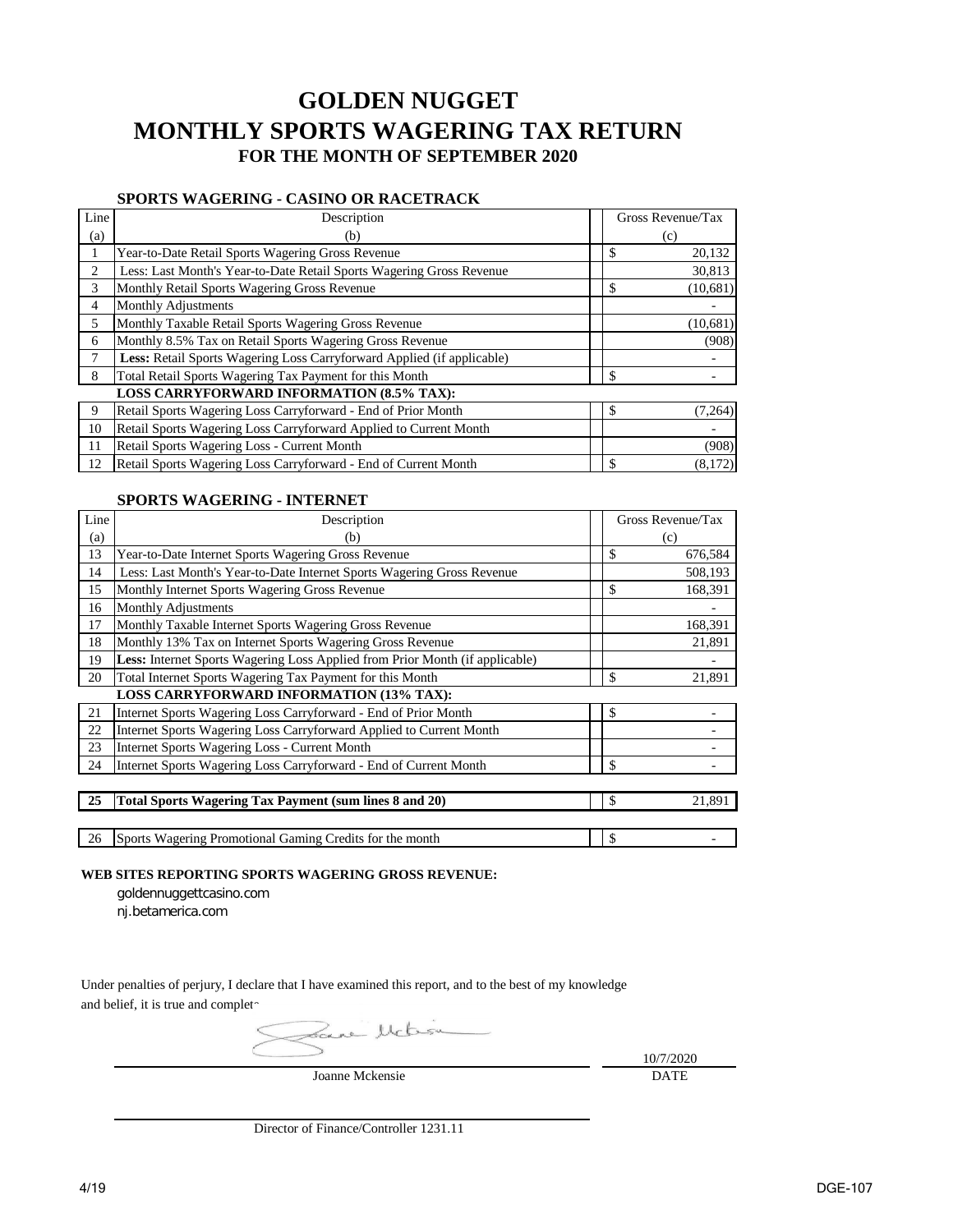# **HARD ROCK ATLANTIC CITY MONTHLY SPORTS WAGERING TAX RETURN FOR THE MONTH OF SEPTEMBER, 2020**

## **SPORTS WAGERING - CASINO OR RACETRACK**

| Line           | Description                                                            | Gross Revenue/Tax |         |
|----------------|------------------------------------------------------------------------|-------------------|---------|
| (a)            | (b)                                                                    |                   | (c)     |
|                | Year-to-Date Retail Sports Wagering Gross Revenue                      | \$                | 150,479 |
| $\overline{2}$ | Less: Last Month's Year-to-Date Retail Sports Wagering Gross Revenue   |                   | 44,522  |
| 3              | Monthly Retail Sports Wagering Gross Revenue                           | \$                | 105,957 |
| 4              | <b>Monthly Adjustments</b>                                             |                   |         |
| 5              | Monthly Taxable Retail Sports Wagering Gross Revenue                   |                   | 105,957 |
| 6              | Monthly 8.5% Tax on Retail Sports Wagering Gross Revenue               |                   | 9,006   |
| 7              | Less: Retail Sports Wagering Loss Carryforward Applied (if applicable) |                   | (567)   |
| 8              | Total Retail Sports Wagering Tax Payment for this Month                | \$                | 8,439   |
|                | LOSS CARRYFORWARD INFORMATION (8.5% TAX):                              |                   |         |
| 9              | Retail Sports Wagering Loss Carryforward - End of Prior Month          | \$                | (567)   |
| 10             | Retail Sports Wagering Loss Carryforward Applied to Current Month      |                   | 567     |
| 11             | Retail Sports Wagering Loss - Current Month                            |                   |         |
| 12             | Retail Sports Wagering Loss Carryforward - End of Current Month        | \$                |         |

### **SPORTS WAGERING - INTERNET**

| Line | Description                                                                  |               | Gross Revenue/Tax |
|------|------------------------------------------------------------------------------|---------------|-------------------|
| (a)  | (b)                                                                          |               | (c)               |
| 13   | Year-to-Date Internet Sports Wagering Gross Revenue                          | \$            | 3,646,063         |
| 14   | Less: Last Month's Year-to-Date Internet Sports Wagering Gross Revenue       |               | 2,698,077         |
| 15   | Monthly Internet Sports Wagering Gross Revenue                               | $\mathcal{S}$ | 947,986           |
| 16   | <b>Monthly Adjustments</b>                                                   |               |                   |
| 17   | Monthly Taxable Internet Sports Wagering Gross Revenue                       |               | 947,986           |
| 18   | Monthly 13% Tax on Internet Sports Wagering Gross Revenue                    |               | 123,238           |
| 19   | Less: Internet Sports Wagering Loss Applied from Prior Month (if applicable) |               |                   |
| 20   | Total Internet Sports Wagering Tax Payment for this Month                    | \$            | 123,238           |
|      | <b>LOSS CARRYFORWARD INFORMATION (13% TAX):</b>                              |               |                   |
| 21   | Internet Sports Wagering Loss Carryforward - End of Prior Month              | \$            |                   |
| 22   | Internet Sports Wagering Loss Carryforward Applied to Current Month          |               |                   |
| 23   | <b>Internet Sports Wagering Loss - Current Month</b>                         |               |                   |
| 24   | Internet Sports Wagering Loss Carryforward - End of Current Month            | $\mathcal{S}$ |                   |
|      |                                                                              |               |                   |
| 25   | <b>Total Sports Wagering Tax Payment (sum lines 8 and 20)</b>                | \$            | 131,677           |
|      |                                                                              |               |                   |
| 26   | Sports Wagering Promotional Gaming Credits for the month                     | \$            |                   |

### **WEB SITES REPORTING SPORTS WAGERING GROSS REVENUE:**

www.hardrockcasino.com www.nj.bet365.com nj.unibet.com

Under penalties of perjury, I declare that I have examined this report, and to the best of my knowledge and belief, it is true and complete.

October 8, 2020 DATE

FRANK POLLOCK

CASINO CONTROLLER 9869-11

TITLE (LICENSE NUMBER)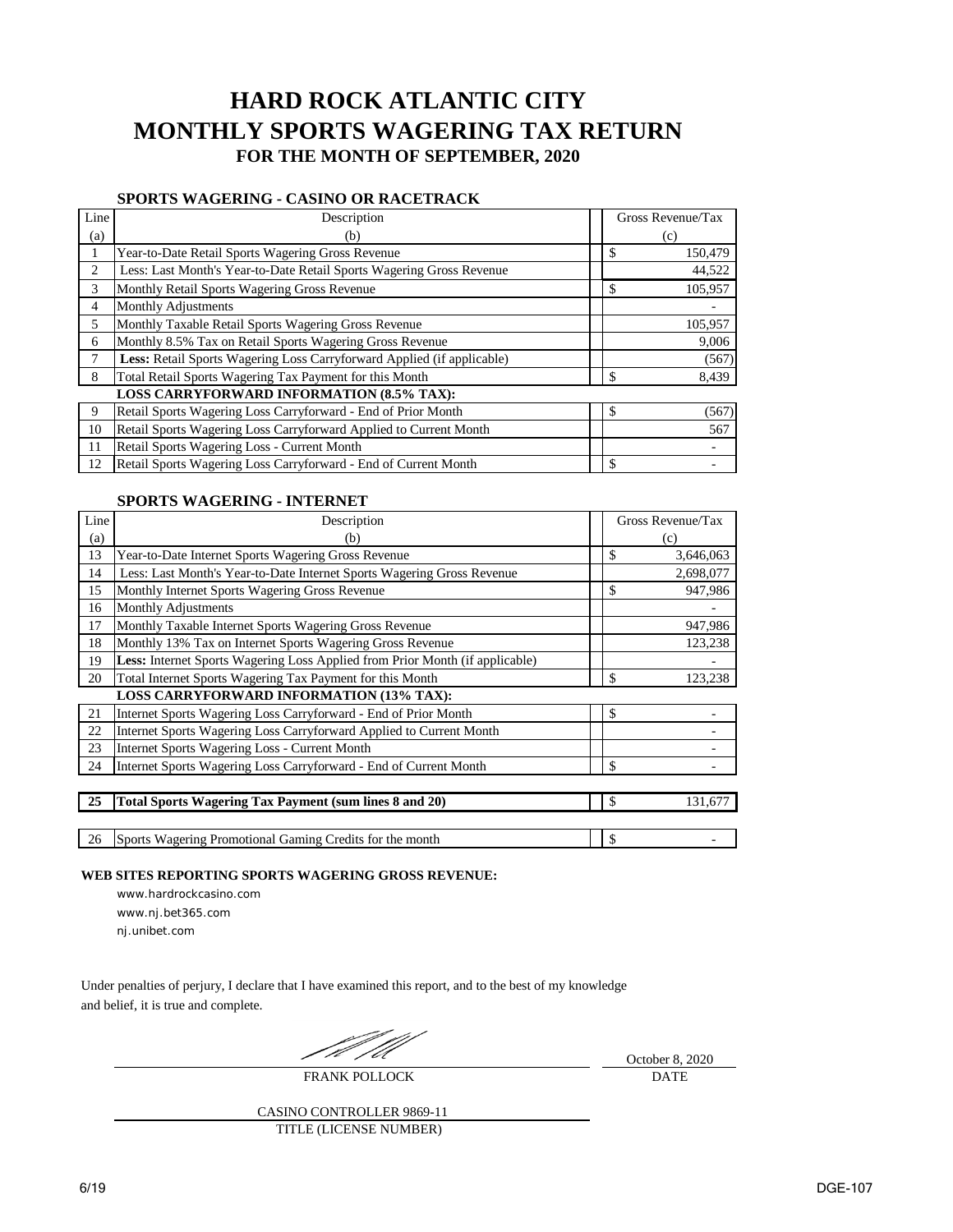# **HARRAH'S ATLANTIC CITY OPERATING MONTHLY SPORTS WAGERING TAX RETURN FOR THE MONTH OF SEPTEMBER 2020**

### **SPORTS WAGERING - CASINO OR RACETRACK**

| Line           | Description                                                            | Gross Revenue/Tax |           |
|----------------|------------------------------------------------------------------------|-------------------|-----------|
| (a)            | (b)                                                                    | (c)               |           |
|                | Year-to-Date Retail Sports Wagering Gross Revenue                      | \$                | 15,558    |
| 2              | Less: Last Month's Year-to-Date Retail Sports Wagering Gross Revenue   | \$                | (21, 885) |
| 3              | Monthly Retail Sports Wagering Gross Revenue                           | \$                | 37,443    |
| $\overline{4}$ | <b>Monthly Adjustments</b>                                             | \$                | 35        |
| 5              | Monthly Taxable Retail Sports Wagering Gross Revenue                   | \$                | 37,478    |
| 6              | Monthly 8.5% Tax on Retail Sports Wagering Gross Revenue               | \$                | 3,186     |
| 7              | Less: Retail Sports Wagering Loss Carryforward Applied (if applicable) | \$                | (3, 186)  |
| 8              | Total Retail Sports Wagering Tax Payment for this Month                | \$                |           |
|                | <b>LOSS CARRYFORWARD INFORMATION (8.5% TAX):</b>                       |                   |           |
| 9              | Retail Sports Wagering Loss Carryforward - End of Prior Month          | \$                | (14, 531) |
| 10             | Retail Sports Wagering Loss Carryforward Applied to Current Month      | \$                | 3,186     |
| 11             | Retail Sports Wagering Loss - Current Month                            | \$                |           |
| 12             | Retail Sports Wagering Loss Carryforward - End of Current Month        | \$                | (11, 345) |

#### **SPORTS WAGERING - INTERNET**

| Line | Description                                                            | Gross Revenue/Tax |
|------|------------------------------------------------------------------------|-------------------|
| (a)  | (b)                                                                    | (c)               |
| 13   | Year-to-Date Retail Sports Wagering Gross Revenue                      | \$                |
| 14   | Less: Last Month's Year-to-Date Retail Sports Wagering Gross Revenue   | \$                |
| 15   | Monthly Retail Sports Wagering Gross Revenue                           | \$                |
| 16   | <b>Monthly Adjustments</b>                                             |                   |
| 17   | Monthly Taxable Retail Sports Wagering Gross Revenue                   | \$                |
| 18   | Monthly 13% Tax on Retail Sports Wagering Gross Revenue                | \$                |
| 19   | Less: Retail Sports Wagering Loss Carryforward Applied (if applicable) | \$                |
| 20   | Total Retail Sports Wagering Tax Payment for this Month                | \$                |
|      | LOSS CARRYFORWARD INFORMATION (13% TAX):                               |                   |
| 21   | Retail Sports Wagering Loss Carryforward - End of Prior Month          | \$                |
| 22   | Retail Sports Wagering Loss Carryforward Applied to Current Month      | \$                |
| 23   | Retail Sports Wagering Loss - Current Month                            | \$                |
| 24   | Retail Sports Wagering Loss Carryforward - End of Current Month        | \$                |
|      |                                                                        |                   |
| 25   | Total Sports Wagering Tax for the Month (sum lines 7 and 14)           | \$                |
|      |                                                                        |                   |
| 26   | Sports Wagering Promotional Gaming Credits for the month               | \$                |

**WEB SITES REPORTING SPORTS WAGERING GROSS REVENUE:**

Under penalties of perjury, I declare that I have examined this report, and to the best of my knowledge and belief, it is true and complete.

Taalib-deen Muhammad

10/13/2020 DATE

Operations Controller (08168-11) TITLE (LICENSE NUMBER)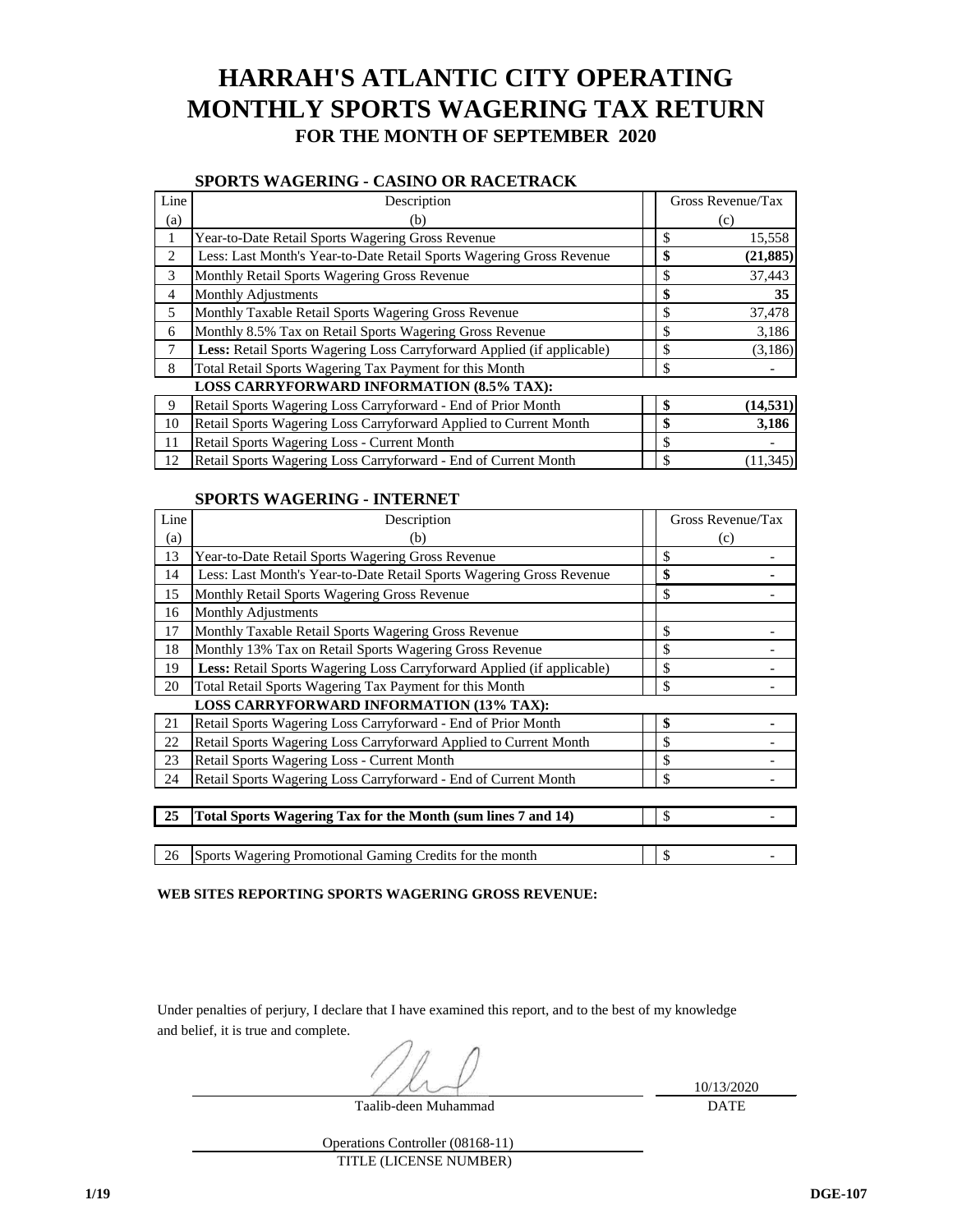# **OCEAN CASINO RESORT MONTHLY SPORTS WAGERING TAX RETURN FOR THE MONTH OF SEPTEMBER 2020**

### **SPORTS WAGERING - CASINO OR RACETRACK**

| Line           | Description                                                            | Gross Revenue/Tax |
|----------------|------------------------------------------------------------------------|-------------------|
| (a)            | (b)                                                                    | (c)               |
|                | Year-to-Date Retail Sports Wagering Gross Revenue                      | \$<br>891,169     |
| $\overline{2}$ | Less: Last Month's Year-to-Date Retail Sports Wagering Gross Revenue   | 614,093           |
| 3              | Monthly Retail Sports Wagering Gross Revenue                           | 277,076           |
| 4              | <b>Monthly Adjustments</b>                                             | (7,096)           |
| 5              | Monthly Taxable Retail Sports Wagering Gross Revenue                   | 269,980           |
| 6              | Monthly 8.5% Tax on Retail Sports Wagering Gross Revenue               | 22,948            |
| 7              | Less: Retail Sports Wagering Loss Carryforward Applied (if applicable) |                   |
| 8              | Total Retail Sports Wagering Tax Payment for this Month                | \$<br>22,948      |
|                | <b>LOSS CARRYFORWARD INFORMATION (8.5% TAX):</b>                       |                   |
| 9              | Retail Sports Wagering Loss Carryforward - End of Prior Month          | \$                |
| 10             | Retail Sports Wagering Loss Carryforward Applied to Current Month      |                   |
| 11             | Retail Sports Wagering Loss - Current Month                            |                   |
| 12             | Retail Sports Wagering Loss Carryforward - End of Current Month        | \$                |

#### **SPORTS WAGERING - INTERNET**

| Line | Description                                                            | Gross Revenue/Tax |
|------|------------------------------------------------------------------------|-------------------|
| (a)  | (b)                                                                    | (c)               |
| 13   | Year-to-Date Online Sports Wagering Gross Revenue                      | \$<br>8,916,338   |
| 14   | Less: Last Month's Year-to-Date Online Sports Wagering Gross Revenue   | 6,570,503         |
| 15   | Monthly Online Sports Wagering Gross Revenue                           | 2,345,835         |
| 16   | <b>Monthly Adjustments</b>                                             |                   |
| 17   | Monthly Taxable Online Sports Wagering Gross Revenue                   | 2,345,835         |
| 18   | Monthly 13% Tax on Online Sports Wagering Gross Revenue                | 304,959           |
| 19   | Less: Online Sports Wagering Loss Carryforward Applied (if applicable) |                   |
| 20   | Total Online Sports Wagering Tax Payment for this Month                | \$<br>304,959     |
|      | <b>LOSS CARRYFORWARD INFORMATION (13% TAX):</b>                        |                   |
| 21   | Online Sports Wagering Loss Carryforward - End of Prior Month          | \$                |
| 22   | Online Sports Wagering Loss Carryforward Applied to Current Month      |                   |
| 23   | Online Sports Wagering Loss - Current Month                            |                   |
| 24   | Online Sports Wagering Loss Carryforward - End of Current Month        | \$                |
|      |                                                                        |                   |
| 25   | Total Sports Wagering Tax for the Month (sum lines 7 and 14)           | \$<br>327,907     |
|      |                                                                        |                   |
| 26   | Sports Wagering Promotional Gaming Credits for the month               | \$                |

#### **WEB SITES REPORTING SPORTS WAGERING GROSS REVENUE:**

WILLIAMHILL.COM

Under penalties of perjury, I declare that I have examined this report, and to the best of my knowledge and belief, it is true and complete.

 $\mathcal{F}_{\mathcal{A}}$  for  $\mathcal{F}_{\mathcal{A}}$ 

10/12/20 DATE

Daniel McFadden

Vice President of Finance (7167-11)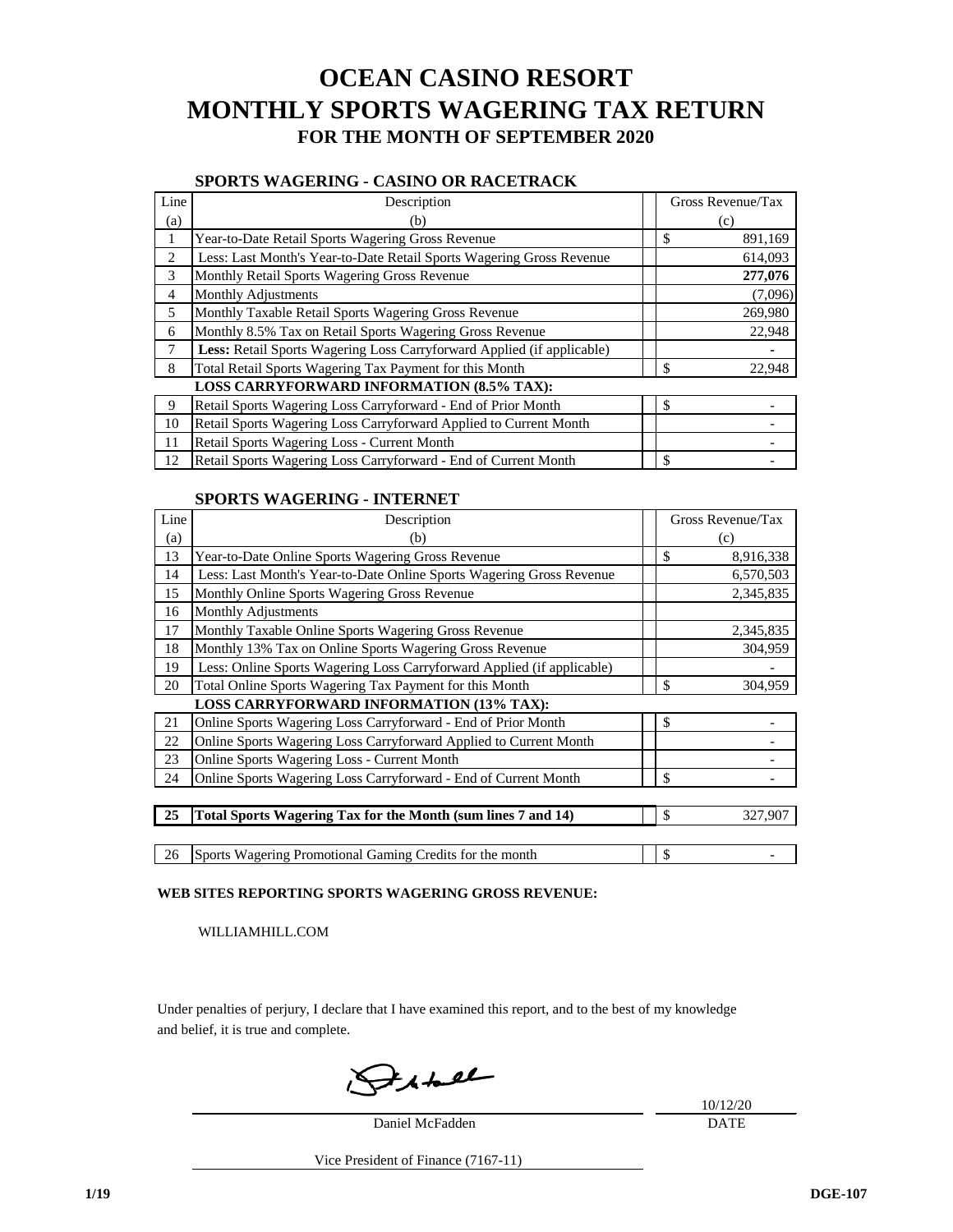# **RESORTS CASINO HOTEL (DGMB CASINO LLC) MONTHLY SPORTS WAGERING TAX RETURN FOR THE MONTH OF SEPTEMBER 2020**

# **SPORTS WAGERING - CASINO OR RACETRACK**

| Line           | Description                                                            | Gross Revenue/Tax        |
|----------------|------------------------------------------------------------------------|--------------------------|
| (a)            | (b)                                                                    | (c)                      |
|                | Year-to-Date Retail Sports Wagering Gross Revenue                      | \$<br>289,834            |
| 2              | Less: Last Month's Year-to-Date Retail Sports Wagering Gross Revenue   | 32,542                   |
| 3              | Monthly Retail Sports Wagering Gross Revenue                           | \$<br>257,292            |
| $\overline{4}$ | <b>Monthly Adjustments</b>                                             |                          |
| 5              | Monthly Taxable Retail Sports Wagering Gross Revenue                   | 257,292                  |
| 6              | Monthly 8.5% Tax on Retail Sports Wagering Gross Revenue               | 21,870                   |
| 7              | Less: Retail Sports Wagering Loss Carryforward Applied (if applicable) | (21, 870)                |
| 8              | Total Retail Sports Wagering Tax Payment for this Month                | \$                       |
|                | LOSS CARRYFORWARD INFORMATION (8.5% TAX):                              |                          |
| 9              | Retail Sports Wagering Loss Carryforward - End of Prior Month          | \$<br>(31,786)           |
| 10             | Retail Sports Wagering Loss Carryforward Applied to Current Month      | 21,870                   |
| 11             | Retail Sports Wagering Loss - Current Month                            | $\overline{\phantom{a}}$ |
| 12             | Retail Sports Wagering Loss Carryforward - End of Current Month        | \$<br>(9,916)            |

### **SPORTS WAGERING - INTERNET**

| Line                     | Description                                                                  | Gross Revenue/Tax |
|--------------------------|------------------------------------------------------------------------------|-------------------|
| $\left( \text{a}\right)$ | (b)                                                                          | (c)               |
| 13                       | Year-to-Date Internet Sports Wagering Gross Revenue                          | \$                |
| 14                       | Less: Last Month's Year-to-Date Internet Sports Wagering Gross Revenue       |                   |
| 15                       | Monthly Internet Sports Wagering Gross Revenue                               | $\mathbb{S}$      |
| 16                       | Monthly Adjustments                                                          |                   |
| 17                       | Monthly Taxable Internet Sports Wagering Gross Revenue                       |                   |
| 18                       | Monthly 13% Tax on Internet Sports Wagering Gross Revenue                    |                   |
| 19                       | Less: Internet Sports Wagering Loss Applied from Prior Month (if applicable) |                   |
| 20                       | Total Internet Sports Wagering Tax Payment for this Month                    | \$                |
|                          | <b>LOSS CARRYFORWARD INFORMATION (13% TAX):</b>                              |                   |
| 21                       | Internet Sports Wagering Loss Carryforward - End of Prior Month              | \$                |
| 22                       | Internet Sports Wagering Loss Carryforward Applied to Current Month          |                   |
| 23                       | <b>Internet Sports Wagering Loss - Current Month</b>                         |                   |
| 24                       | Internet Sports Wagering Loss Carryforward - End of Current Month            | \$                |
|                          |                                                                              |                   |
| 25                       | <b>Total Sports Wagering Tax Payment (sum lines 8 and 20)</b>                | \$                |
|                          |                                                                              |                   |
| 26                       | Sports Wagering Promotional Gaming Credits for the month                     | \$                |

### **WEB SITES REPORTING SPORTS WAGERING GROSS REVENUE:**

Under penalties of perjury, I declare that I have examined this report, and to the best of my knowledge and belief, it is true and complete.

Angela Tarnacki

10/9/2020 DATE

Director of Operational Accounting 010256-11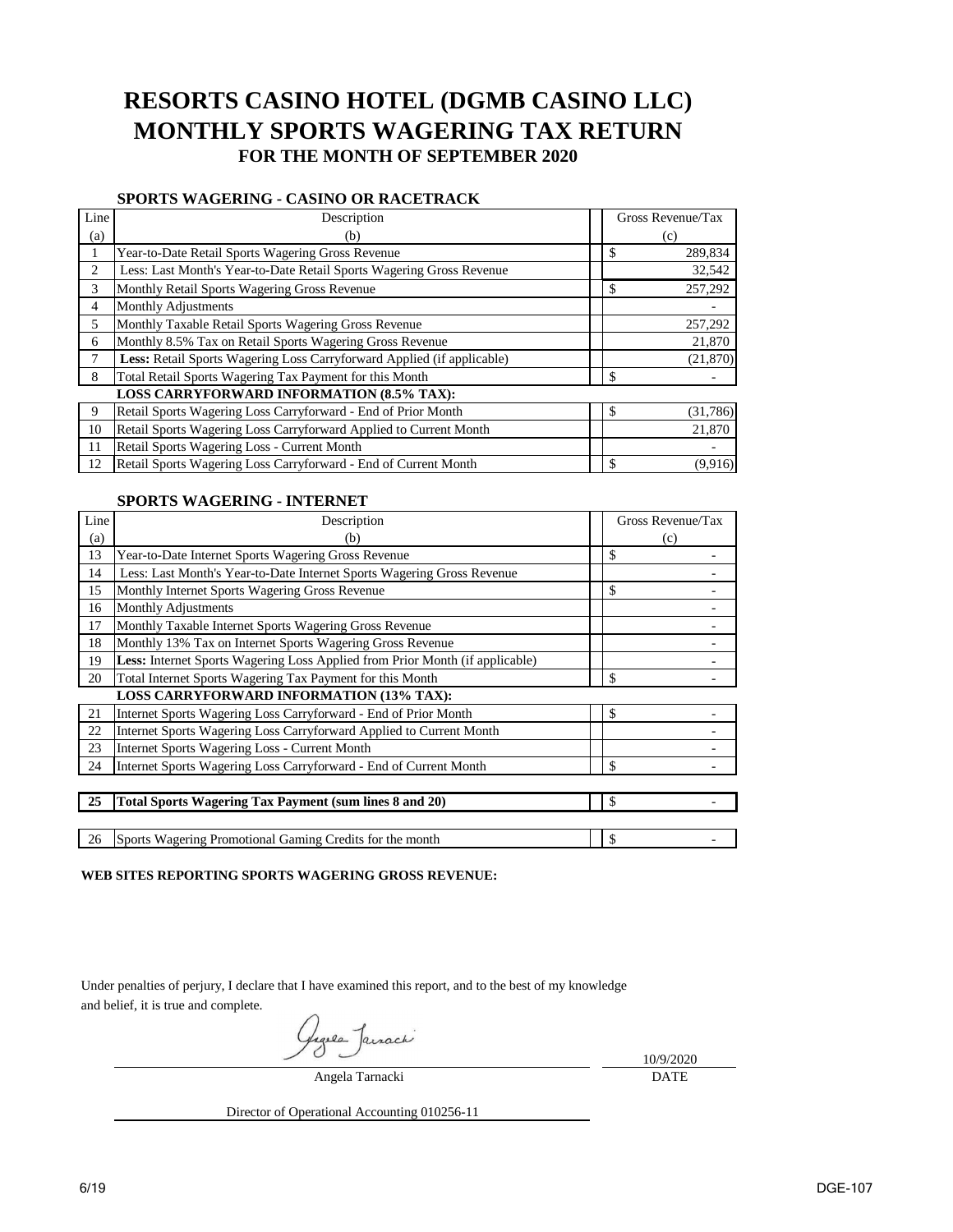# **RESORTS DIGITAL GAMING, LLC MONTHLY SPORTS WAGERING TAX RETURN FOR THE MONTH OF SEPTEMBER 2020**

### **SPORTS WAGERING - CASINO OR RACETRACK**

| Line           | Description                                                            | Gross Revenue/Tax |
|----------------|------------------------------------------------------------------------|-------------------|
| (a)            | (b)                                                                    | (c)               |
|                | Year-to-Date Retail Sports Wagering Gross Revenue                      | \$                |
| 2              | Less: Last Month's Year-to-Date Retail Sports Wagering Gross Revenue   |                   |
| 3              | Monthly Retail Sports Wagering Gross Revenue                           |                   |
| $\overline{4}$ | <b>Monthly Adjustments</b>                                             |                   |
| 5              | Monthly Taxable Retail Sports Wagering Gross Revenue                   |                   |
| 6              | Monthly 8.5% Tax on Retail Sports Wagering Gross Revenue               |                   |
|                | Less: Retail Sports Wagering Loss Carryforward Applied (if applicable) |                   |
| 8              | Total Retail Sports Wagering Tax Payment for this Month                | S                 |
|                | <b>LOSS CARRYFORWARD INFORMATION (8.5% TAX):</b>                       |                   |
| 9              | Retail Sports Wagering Loss Carryforward - End of Prior Month          | $\mathcal{S}$     |
| 10             | Retail Sports Wagering Loss Carryforward Applied to Current Month      |                   |
| 11             | Retail Sports Wagering Loss - Current Month                            |                   |
| 12             | Retail Sports Wagering Loss Carryforward - End of Current Month        |                   |

### **SPORTS WAGERING - INTERNET**

| Line | Description                                                                  |               | Gross Revenue/Tax |
|------|------------------------------------------------------------------------------|---------------|-------------------|
| (a)  | (b)                                                                          |               | (c)               |
| 13   | Year-to-Date Internet Sports Wagering Gross Revenue                          | \$            | 56,240,893        |
| 14   | Less: Last Month's Year-to-Date Internet Sports Wagering Gross Revenue       |               | 51,465,692        |
| 15   | Monthly Internet Sports Wagering Gross Revenue                               | $\mathbb{S}$  | 4,775,201         |
| 16   | Monthly Adjustments                                                          |               |                   |
| 17   | Monthly Taxable Internet Sports Wagering Gross Revenue                       |               | 4,775,201         |
| 18   | Monthly 13% Tax on Internet Sports Wagering Gross Revenue                    |               | 620,776           |
| 19   | Less: Internet Sports Wagering Loss Applied from Prior Month (if applicable) |               |                   |
| 20   | Total Internet Sports Wagering Tax Payment for this Month                    | \$            | 620,776           |
|      | <b>LOSS CARRYFORWARD INFORMATION (13% TAX):</b>                              |               |                   |
| 21   | Internet Sports Wagering Loss Carryforward - End of Prior Month              | \$            |                   |
| 22   | Internet Sports Wagering Loss Carryforward Applied to Current Month          |               |                   |
| 23   | <b>Internet Sports Wagering Loss - Current Month</b>                         |               |                   |
| 24   | Internet Sports Wagering Loss Carryforward - End of Current Month            | $\mathcal{S}$ |                   |
|      |                                                                              |               |                   |
| 25   | <b>Total Sports Wagering Tax Payment (sum lines 8 and 20)</b>                | \$            | 620,776           |
|      |                                                                              |               |                   |
| 26   | Sports Wagering Promotional Gaming Credits for the month                     | \$            |                   |

### **WEB SITES REPORTING SPORTS WAGERING GROSS REVENUE:**

### DRAFT KINGS.COM BETSTARSNJ.COM RESORTSCASINO.COM

Under penalties of perjury, I declare that I have examined this report, and to the best of my knowledge and belief, it is true and complete.

gela Jarrach

Angela Tarnacki

10/09/2020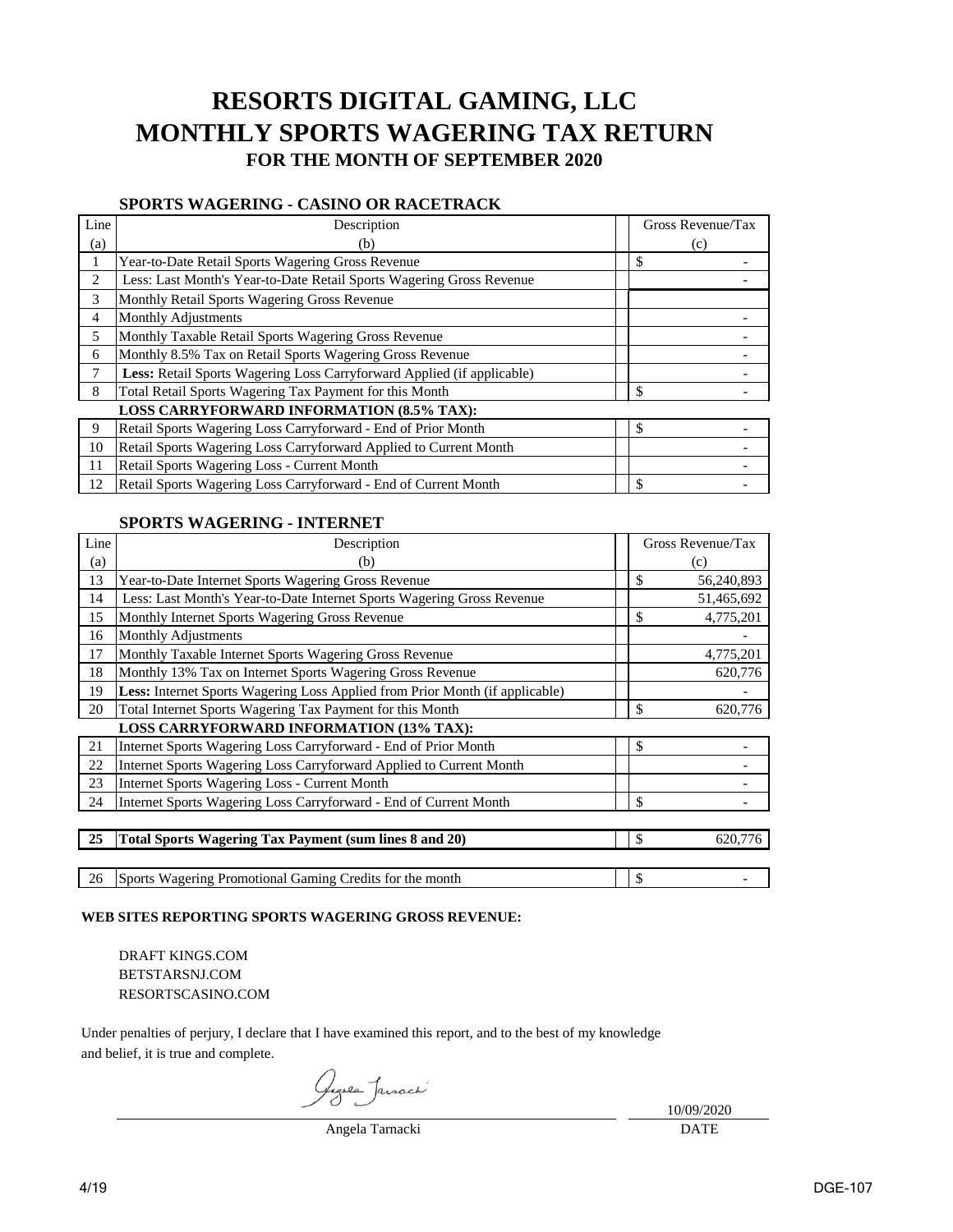# **Tropicana Casino & Resort MONTHLY SPORTS WAGERING TAX RETURN FOR THE MONTH OF SEPTEMBER 2020**

# **SPORTS WAGERING - CASINO OR RACETRACK**

| Line | Description                                                            | Gross Revenue/Tax |
|------|------------------------------------------------------------------------|-------------------|
| (a)  | (b)                                                                    | (c)               |
|      | Year-to-Date Retail Sports Wagering Gross Revenue                      | \$<br>550,831     |
| 2    | Less: Last Month's Year-to-Date Retail Sports Wagering Gross Revenue   | 327,047           |
| 3    | Monthly Retail Sports Wagering Gross Revenue                           | \$<br>223,784     |
| 4    | Monthly Adjustments                                                    | (495)             |
| 5    | Monthly Taxable Retail Sports Wagering Gross Revenue                   | 223,289           |
| 6    | Monthly 8.5% Tax on Retail Sports Wagering Gross Revenue               | 18,980            |
| 7    | Less: Retail Sports Wagering Loss Carryforward Applied (if applicable) |                   |
| 8    | Total Retail Sports Wagering Tax Payment for this Month                | 18,980            |
|      | <b>LOSS CARRYFORWARD INFORMATION (8.5% TAX):</b>                       |                   |
| 9    | Retail Sports Wagering Loss Carryforward - End of Prior Month          |                   |
| 10   | Retail Sports Wagering Loss Carryforward Applied to Current Month      |                   |
| 11   | Retail Sports Wagering Loss - Current Month                            |                   |
| 12   | Retail Sports Wagering Loss Carryforward - End of Current Month        | $\mathcal{S}$     |

### **SPORTS WAGERING - INTERNET**

| Line | Description                                                                  |                           |         |
|------|------------------------------------------------------------------------------|---------------------------|---------|
|      |                                                                              |                           |         |
| (a)  | (b)                                                                          |                           |         |
| 13   | Year-to-Date Internet Sports Wagering Gross Revenue                          | $\mathcal{S}$             | 349,744 |
| 14   | Less: Last Month's Year-to-Date Internet Sports Wagering Gross Revenue       |                           | 240,559 |
| 15   | Monthly Internet Sports Wagering Gross Revenue                               | \$                        | 109,185 |
| 16   | <b>Monthly Adjustments</b>                                                   |                           |         |
| 17   | Monthly Taxable Internet Sports Wagering Gross Revenue                       |                           | 109,185 |
| 18   | Monthly 13% Tax on Internet Sports Wagering Gross Revenue                    |                           | 14,194  |
| 19   | Less: Internet Sports Wagering Loss Applied from Prior Month (if applicable) |                           |         |
| 20   | Total Internet Sports Wagering Tax Payment for this Month                    |                           | 14,194  |
|      | <b>LOSS CARRYFORWARD INFORMATION (13% TAX):</b>                              |                           |         |
| 21   | Internet Sports Wagering Loss Carryforward - End of Prior Month              |                           |         |
| 22   | Internet Sports Wagering Loss Carryforward Applied to Current Month          |                           |         |
| 23   | <b>Internet Sports Wagering Loss - Current Month</b>                         |                           |         |
| 24   | Internet Sports Wagering Loss Carryforward - End of Current Month            | \$                        |         |
|      |                                                                              |                           |         |
| 25   | <b>Total Sports Wagering Tax Payment (sum lines 8 and 20)</b>                | \$                        | 33,174  |
|      |                                                                              |                           |         |
| 26   | Sports Wagering Promotional Gaming Credits for the month                     | $\boldsymbol{\mathsf{S}}$ |         |

### **WEB SITES REPORTING SPORTS WAGERING GROSS REVENUE:**

[www.nj.us.williamhill.com](http://www.nj.us.williamhill.com/)

Under penalties of perjury, I declare that I have examined this report, and to the best of my knowledge

and belief, it is true and complete.  $\bigcap_{n=1}^{\infty}$ 

10/9/2020 DATE

Casino Controller 2835-11 TITLE (LICENSE NUMBER)

Joseph Uhing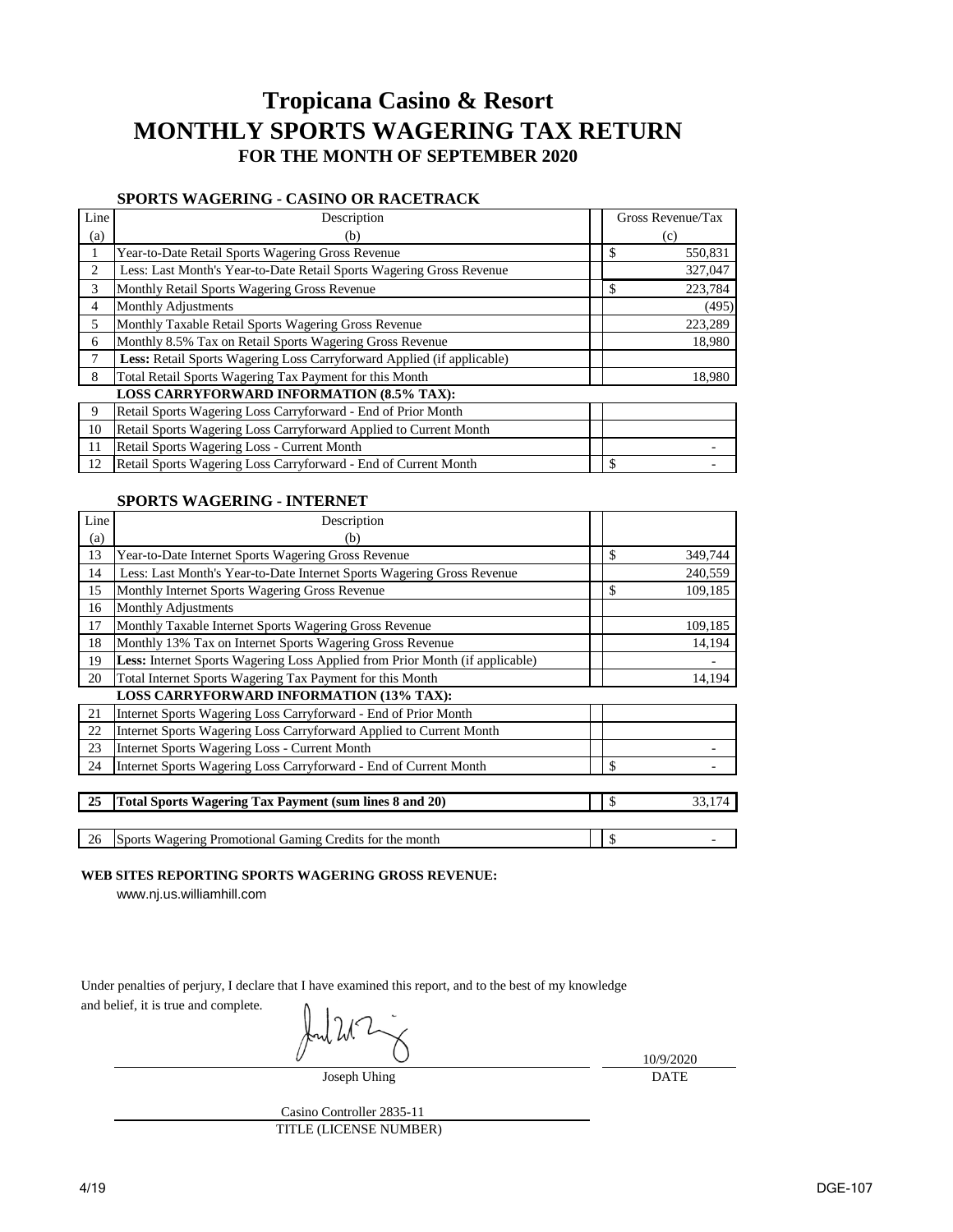# **FR PARK RACING, LP (FREEHOLD RACEWAY) MONTHLY SPORTS WAGERING TAX RETURN FOR THE MONTH OF SEPTEMBER, 2020**

## **SPORTS WAGERING - CASINO OR RACETRACK**

| Line           | Description                                                            | Gross Revenue/Tax |           |
|----------------|------------------------------------------------------------------------|-------------------|-----------|
| (a)            | (b)                                                                    | (c)               |           |
|                | Year-to-Date Retail Sports Wagering Gross Revenue                      | \$                | (44, 585) |
| $\overline{2}$ | Less: Last Month's Year-to-Date Retail Sports Wagering Gross Revenue   |                   |           |
| $\overline{3}$ | Monthly Retail Sports Wagering Gross Revenue                           | \$                | (44, 585) |
| $\overline{4}$ | Monthly Adjustments                                                    |                   |           |
| $\mathfrak{S}$ | Monthly Taxable Retail Sports Wagering Gross Revenue                   |                   | (44, 585) |
| 6              | Monthly 8.5% Tax on Retail Sports Wagering Gross Revenue               |                   | (3,790)   |
| 7              | Less: Retail Sports Wagering Loss Carryforward Applied (if applicable) |                   |           |
| 8              | Total Retail Sports Wagering Tax Payment for this Month                | \$                |           |
|                | <b>LOSS CARRYFORWARD INFORMATION (8.5% TAX):</b>                       |                   |           |
| 9              | Retail Sports Wagering Loss Carryforward - End of Prior Month          | \$                |           |
| 10             | Retail Sports Wagering Loss Carryforward Applied to Current Month      |                   |           |
| 11             | Retail Sports Wagering Loss - Current Month                            |                   | (3,790)   |
| 12             | Retail Sports Wagering Loss Carryforward - End of Current Month        | \$                | (3,790)   |

### **SPORTS WAGERING - INTERNET**

| Line | Description                                                                  | Gross Revenue/Tax |
|------|------------------------------------------------------------------------------|-------------------|
| (a)  | (b)                                                                          | (c)               |
| 13   | Year-to-Date Internet Sports Wagering Gross Revenue                          | \$                |
| 14   | Less: Last Month's Year-to-Date Internet Sports Wagering Gross Revenue       |                   |
| 15   | Monthly Internet Sports Wagering Gross Revenue                               | \$                |
| 16   | Monthly Adjustments                                                          |                   |
| 17   | Monthly Taxable Internet Sports Wagering Gross Revenue                       |                   |
| 18   | Monthly 13% Tax on Internet Sports Wagering Gross Revenue                    |                   |
| 19   | Less: Internet Sports Wagering Loss Applied from Prior Month (if applicable) |                   |
| 20   | Total Internet Sports Wagering Tax Payment for this Month                    | \$                |
|      | <b>LOSS CARRYFORWARD INFORMATION (13% TAX):</b>                              |                   |
| 21   | Internet Sports Wagering Loss Carryforward - End of Prior Month              | \$                |
| 22   | Internet Sports Wagering Loss Carryforward Applied to Current Month          |                   |
| 23   | <b>Internet Sports Wagering Loss - Current Month</b>                         |                   |
| 24   | Internet Sports Wagering Loss Carryforward - End of Current Month            | \$                |
|      |                                                                              |                   |
| 25   | <b>Total Sports Wagering Tax Payment (sum lines 8 and 20)</b>                | \$                |
|      |                                                                              |                   |
| 26   | Sports Wagering Promotional Gaming Credits for the month                     | \$                |

#### **WEB SITES REPORTING SPORTS WAGERING GROSS REVENUE:**

Under penalties of perjury, I declare that I have examined this report, and to the best of my knowledge and belief, it is true and complete.

Muf l Ku

Mark Rosenthal

10/9/2020 DATE

CFO (10349-11) TITLE (LICENSE NUMBER)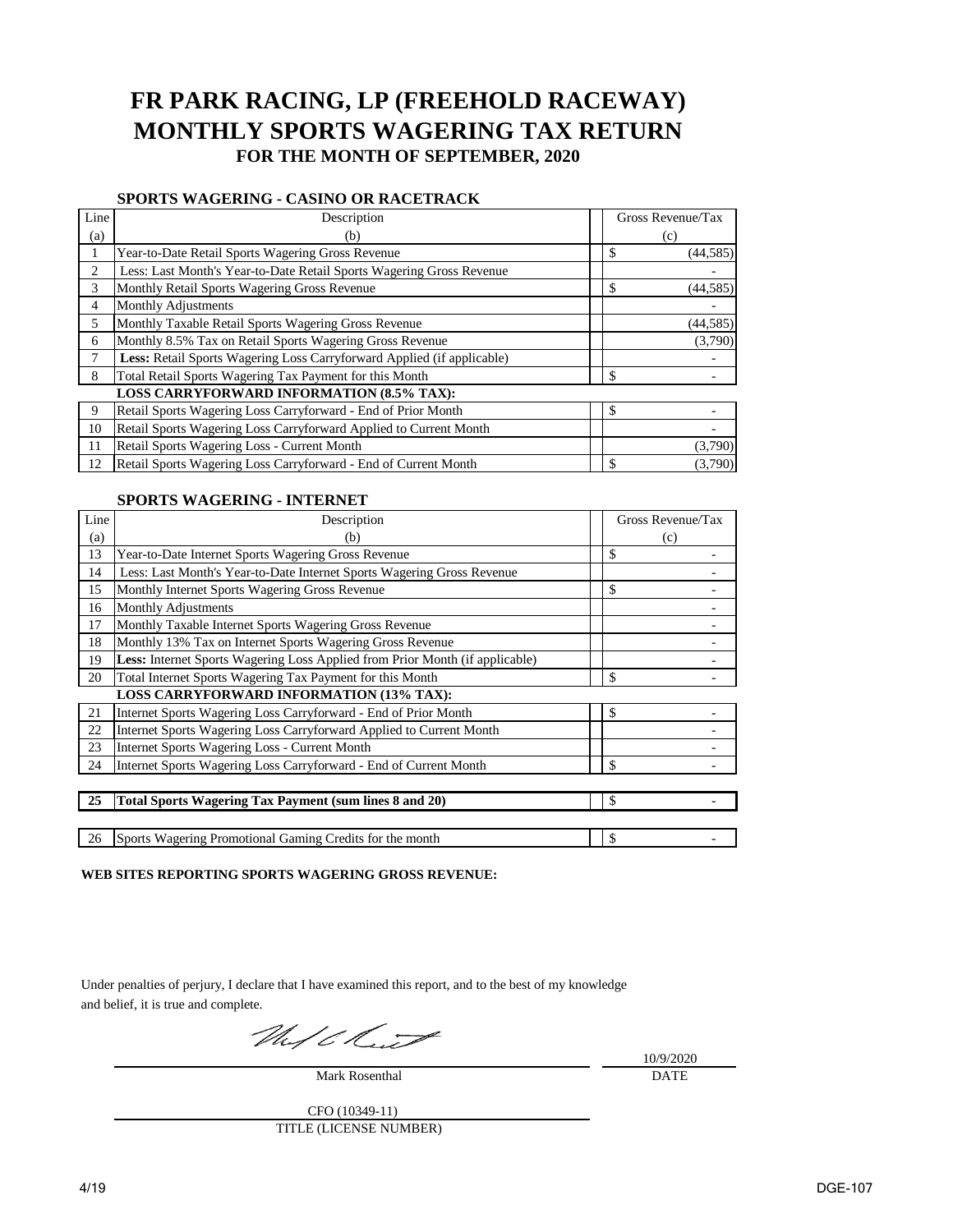# **NEW MEADOWLANDS RACETRACK LLC MONTHLY SPORTS WAGERING TAX RETURN FOR THE MONTH OF September, 2020**

## **SPORTS WAGERING - CASINO OR RACETRACK**

| Line           | Description                                                            |               | Gross Revenue/Tax |
|----------------|------------------------------------------------------------------------|---------------|-------------------|
| (a)            | (b)                                                                    |               | (c)               |
| $\mathbf{1}$   | Year-to-Date Retail Sports Wagering Gross Revenue                      | \$            | 14,336,530        |
| $\overline{2}$ | Less: Last Month's Year-to-Date Retail Sports Wagering Gross Revenue   | \$            | 11,225,035        |
| 3              | Monthly Retail Sports Wagering Gross Revenue                           | $\mathcal{S}$ | 3,111,495         |
| $\overline{4}$ | <b>Monthly Adjustments</b>                                             |               | 1,208             |
| 5              | Monthly Taxable Retail Sports Wagering Gross Revenue                   |               | 3,112,703         |
| 6              | Monthly 8.5% Tax on Retail Sports Wagering Gross Revenue               |               | 264,580           |
| 7              | Less: Retail Sports Wagering Loss Carryforward Applied (if applicable) |               |                   |
| 8              | Total Retail Sports Wagering Tax Payment for this Month                | \$            | 264,580           |
|                | <b>LOSS CARRYFORWARD INFORMATION (8.5% TAX):</b>                       |               |                   |
| 9              | Retail Sports Wagering Loss Carryforward - End of Prior Month          | \$            |                   |
| 10             | Retail Sports Wagering Loss Carryforward Applied to Current Month      |               |                   |
| 11             | Retail Sports Wagering Loss - Current Month                            |               |                   |
| 12             | Retail Sports Wagering Loss Carryforward - End of Current Month        | \$            |                   |

### **SPORTS WAGERING - INTERNET**

| Line                                            | Description                                                                  |  |               |             |  |  |
|-------------------------------------------------|------------------------------------------------------------------------------|--|---------------|-------------|--|--|
| (a)                                             | (b)                                                                          |  |               |             |  |  |
| 13                                              | Year-to-Date Internet Sports Wagering Gross Revenue                          |  | \$            | 104,381,293 |  |  |
| 14                                              | Less: Last Month's Year-to-Date Internet Sports Wagering Gross Revenue       |  |               | 79,309,684  |  |  |
| 15                                              | Monthly Internet Sports Wagering Gross Revenue                               |  | $\mathcal{S}$ | 25,071,609  |  |  |
| 16                                              | <b>Monthly Adjustments</b>                                                   |  |               | 39,647      |  |  |
| 17                                              | Monthly Taxable Internet Sports Wagering Gross Revenue                       |  |               | 25,111,256  |  |  |
| 18                                              | Monthly 13% Tax on Internet Sports Wagering Gross Revenue                    |  |               | 3,264,463   |  |  |
| 19                                              | Less: Internet Sports Wagering Loss Applied from Prior Month (if applicable) |  |               |             |  |  |
| 20                                              | Total Internet Sports Wagering Tax Payment for this Month                    |  | \$            | 3,264,463   |  |  |
| <b>LOSS CARRYFORWARD INFORMATION (13% TAX):</b> |                                                                              |  |               |             |  |  |
| 21                                              | Internet Sports Wagering Loss Carryforward - End of Prior Month              |  | \$            |             |  |  |
| 22                                              | Internet Sports Wagering Loss Carryforward Applied to Current Month          |  |               |             |  |  |
| 23                                              | <b>Internet Sports Wagering Loss - Current Month</b>                         |  |               |             |  |  |
| 24                                              | Internet Sports Wagering Loss Carryforward - End of Current Month            |  | \$            |             |  |  |
|                                                 |                                                                              |  |               |             |  |  |
| 25                                              | <b>Total Sports Wagering Tax Payment (sum lines 8 and 20)</b>                |  | $\mathcal{S}$ | 3,529,043   |  |  |
|                                                 |                                                                              |  |               |             |  |  |
| 26                                              | Sports Wagering Promotional Gaming Credits for the month                     |  | $\mathcal{S}$ |             |  |  |

**WEB SITES REPORTING SPORTS WAGERING GROSS REVENUE:**

Sportsbook.fanduel.com

Pointsbet.com

Under penalties of perjury, I declare that I have examined this report, and to the best of my knowledge and belief, it is true and complete.

alex

Alex Figueras

10/9/2020 DATE

Chief Financial Officer (10031-11)

TITLE (LICENSE NUMBER)